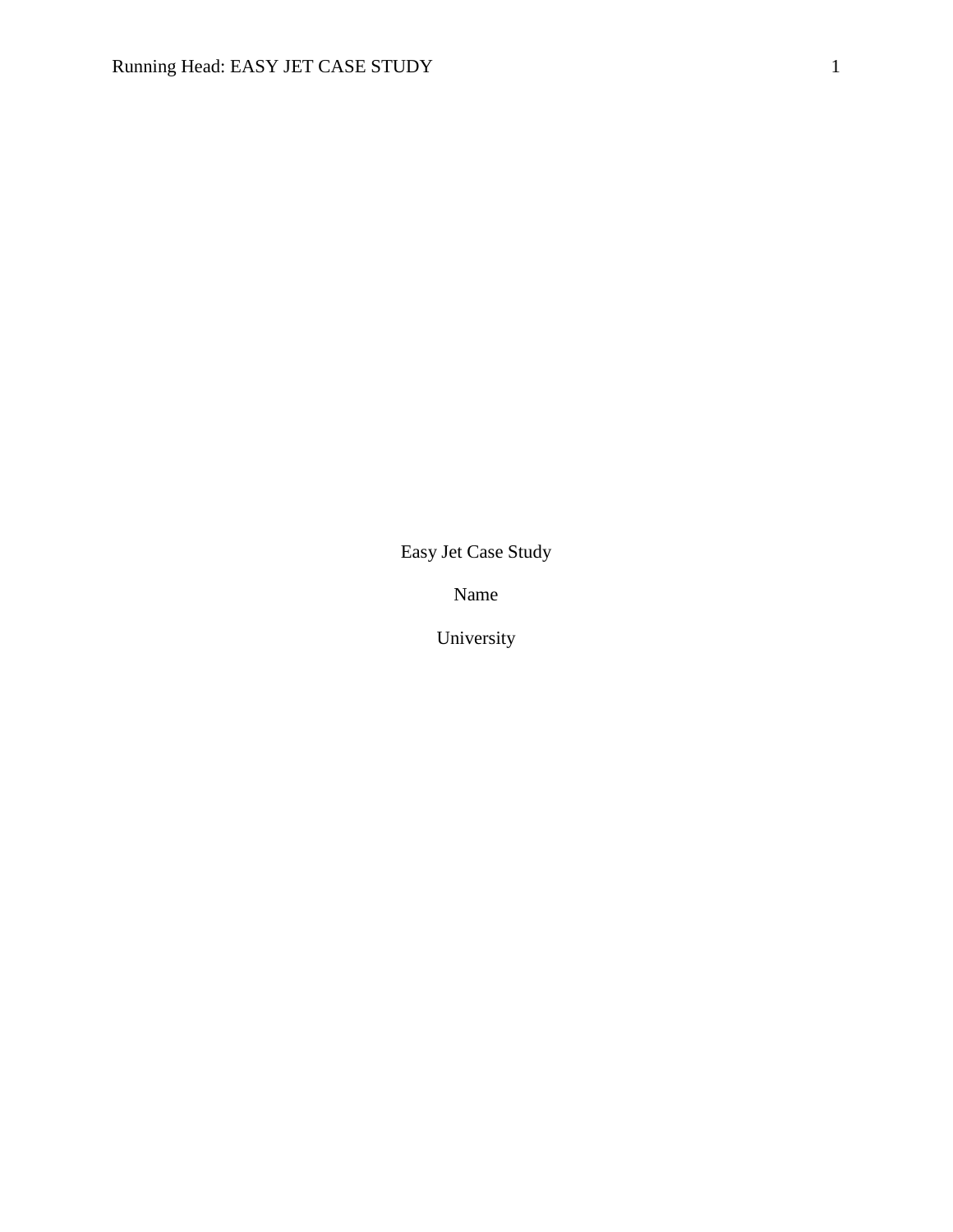## **Competitive Priority**

Competitive priorities are important actions for managers of any company in operation management. Competitive priorities are primary factor when it comes to the need to maintain a company's production and profitability in a competitive enterprise. According to Porter, there are five dimensions of the competitive strategy which include cost, flexibility, quality, delivery performance and innovation (Porter, 1991). EasyJet has deployed all the five Porter's competitive priorities into their business to be able to compete effectively. This strategy has led to the success of the company as a low cost company in the airline industry.

In terms of cost, EasyJet has always worked towards low cost strategy while maintaining profits. While maintaining low costs of flight to customers, the company also managed to cut down their operational costs to yield returns at the same time and balance the two factors in order to improve their revenue management. EasyJet uses two main strategies in low cost to compete with other companies. The first strategy is choice of specific airports which are cost effective and absence of catering services. The company chose Luton airport rather than Gatwick which reduced the cost per sit by ten Euros. Also having no catering services reduced the handling costs and as the customers enjoyed low costs, the company was as well yielding profits.

When it comes to quality, EasyJet has done the best possible means to improve on their quality of service while maintaining a flat rate cost. Unlike other flight companies such as inter-continental airline, where the seating arrangement is based on classes, EasyJet decided to have a common seating arrangement with everyone receiving the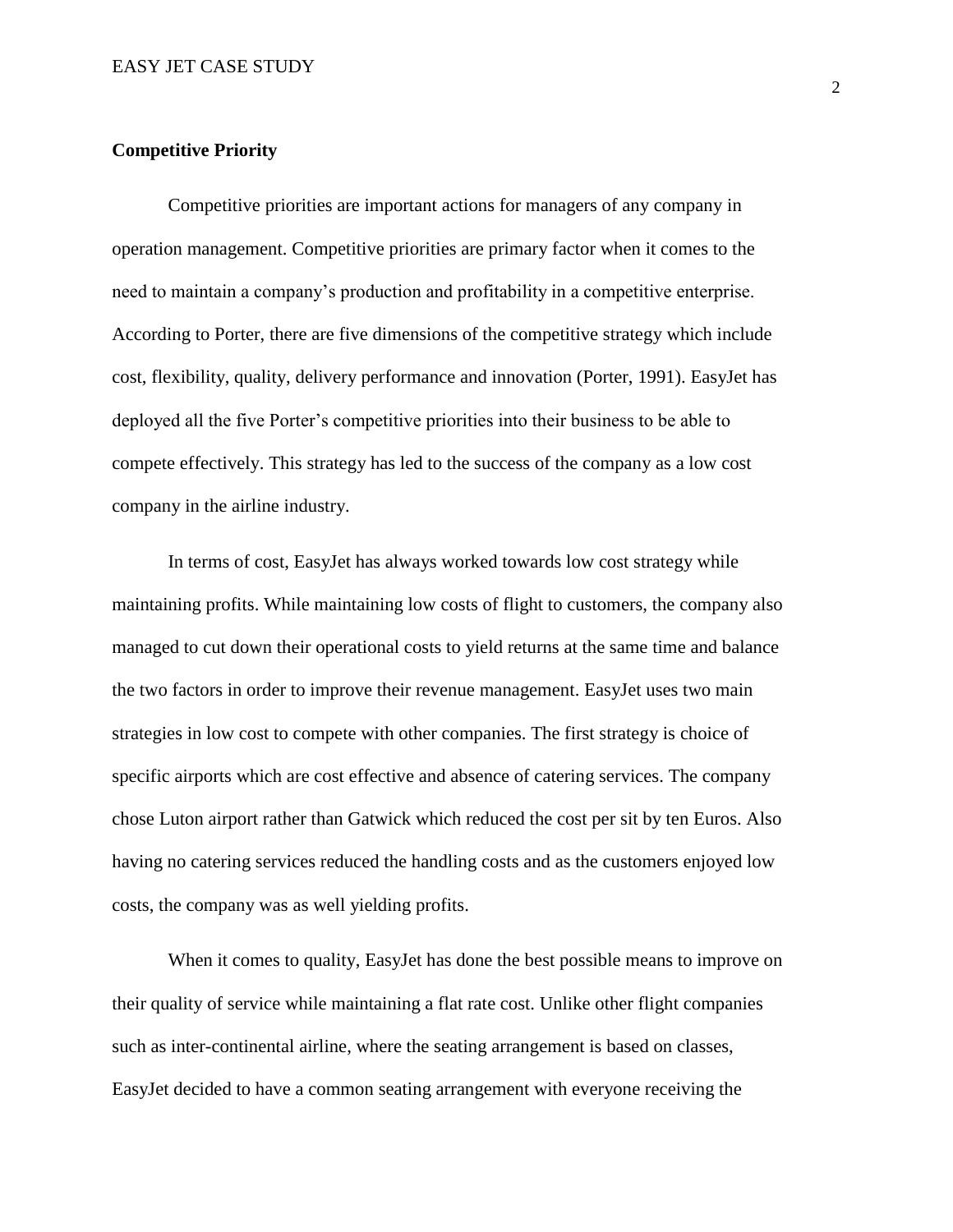### EASY JET CASE STUDY

same value of service and seating. To make passengers get to understand the quality of service offered despite the classification of seats, the company changed the advertisement strategy by having the real picture of the flights.

The delivery and performance of the company has also been a unique one where they decided to have the same cockpit details, same planes (Boeing 747-300) with the same seating arrangement. This a strategic pattern not offered by any other company in the industry. Also in as much as there is no catering services, the company decided to offer flexibility to the customers to have their own snacks and drinks. With this they also decided to offer snacks and drinks at the EasyKiosk with fair prices at extra costs.

The current revenue management of the company reflects a reliable cost effectiveness and profit yield at the same time. EasyJet has a standalone flights with no interconnecting flights which are cost effective in the manner that the planes are in full operation thus there is return on the investment. The ability to have the same seating arrangement and no separation of the classes also helps the company get maximum profit from their flight by utilizing all the seats. Another noticeable uniqueness is the flight crews who are all young and with simple and presentable uniforms. This has enabled the company to save on the cost. The general operational management of the company is indicated by the way they operate without agents hence direct booking which is online this saves on cost of ticket generation and is convenient at the same time to the customers. The choice of the orange color theme is also a strategy that enables the company to be visible to the customers. This is seen from the staff uniform to the head office.

3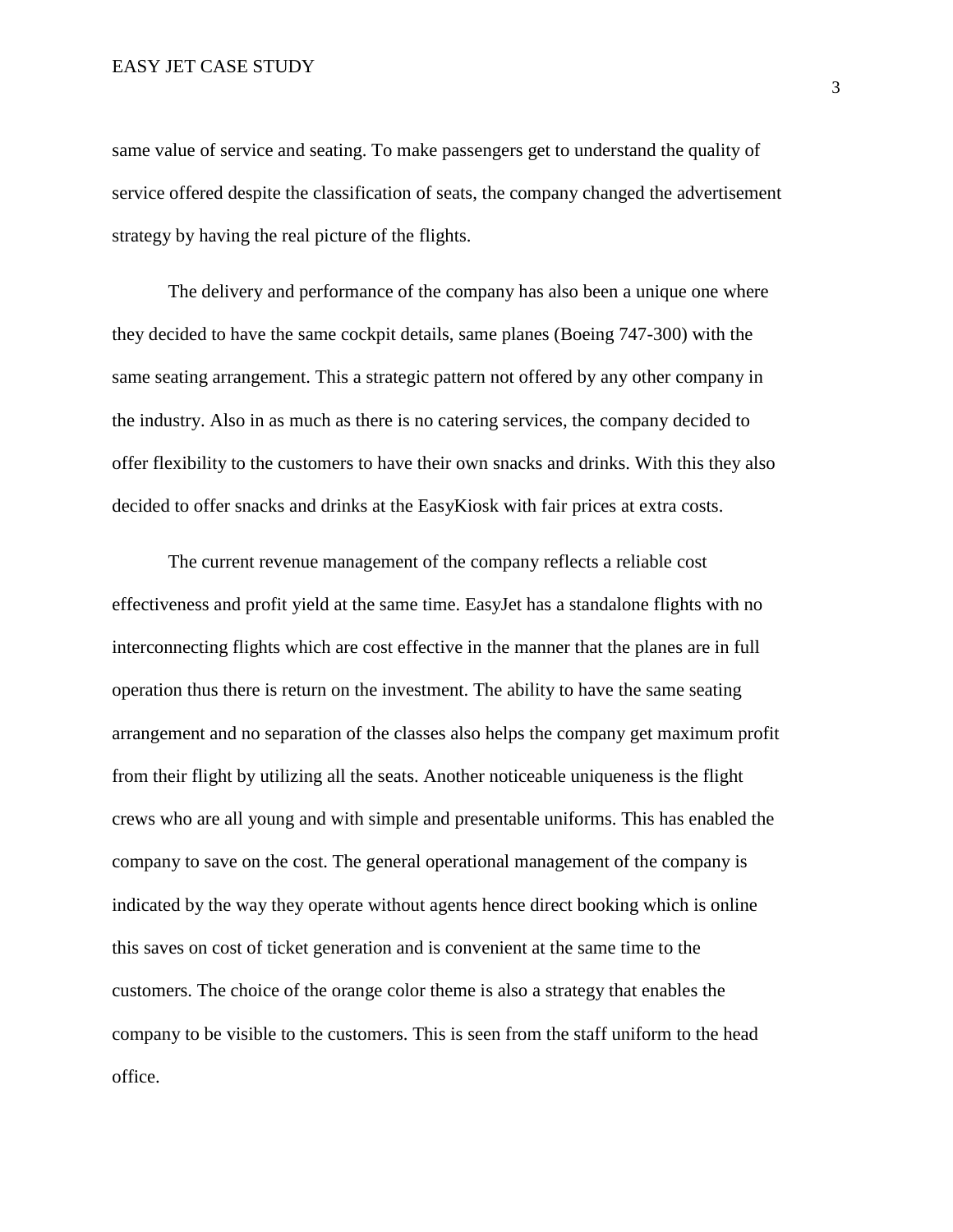#### **Fare Analysis in projection for Next 45 days**

While analyzing the fare timetable of departure flight from Rome Fiumicino to Amsterdam, there is variation in the fare. On  $17<sup>th</sup>$  February, the fare is approximately 50% higher than the normal fare but as the days progresses it is observed that the fare goes down by 15% below the normal price. This difference is based on a number of factors which affects the fare ranges. The first factor could be related to the urgency of travel. A passenger with need to travel today will have to pay more compared to a passenger travelling 45 days in future. Also the booking system also affects the fare. Non-business or leisure booking pattern is different where the fare increases gradually from today to the days come. However in the business booking pattern the fare increases from the 30 days to come and there is a sharp shoot in the fare towards the end.

However much there is slight difference in the fare, EasyJet has tried to be different in the way it operates to yield management of the revenue. The company does not segment the market in relation to the customer type. The company instead relates the fluctuation of the fare in terms of destination and take-off time. This makes it flexible to any customer to make the booking irrespective of the reason for travel. Also it is observed that EasyJet tends to maintain a close range of fare from the current to the future. This guarantees loyalty among the customers as they do not expect abnormal changes in the fare. The screenshot bellow indicates the current flight timetable from Rome Fiumicino to Amsterdam and the changes in the next days.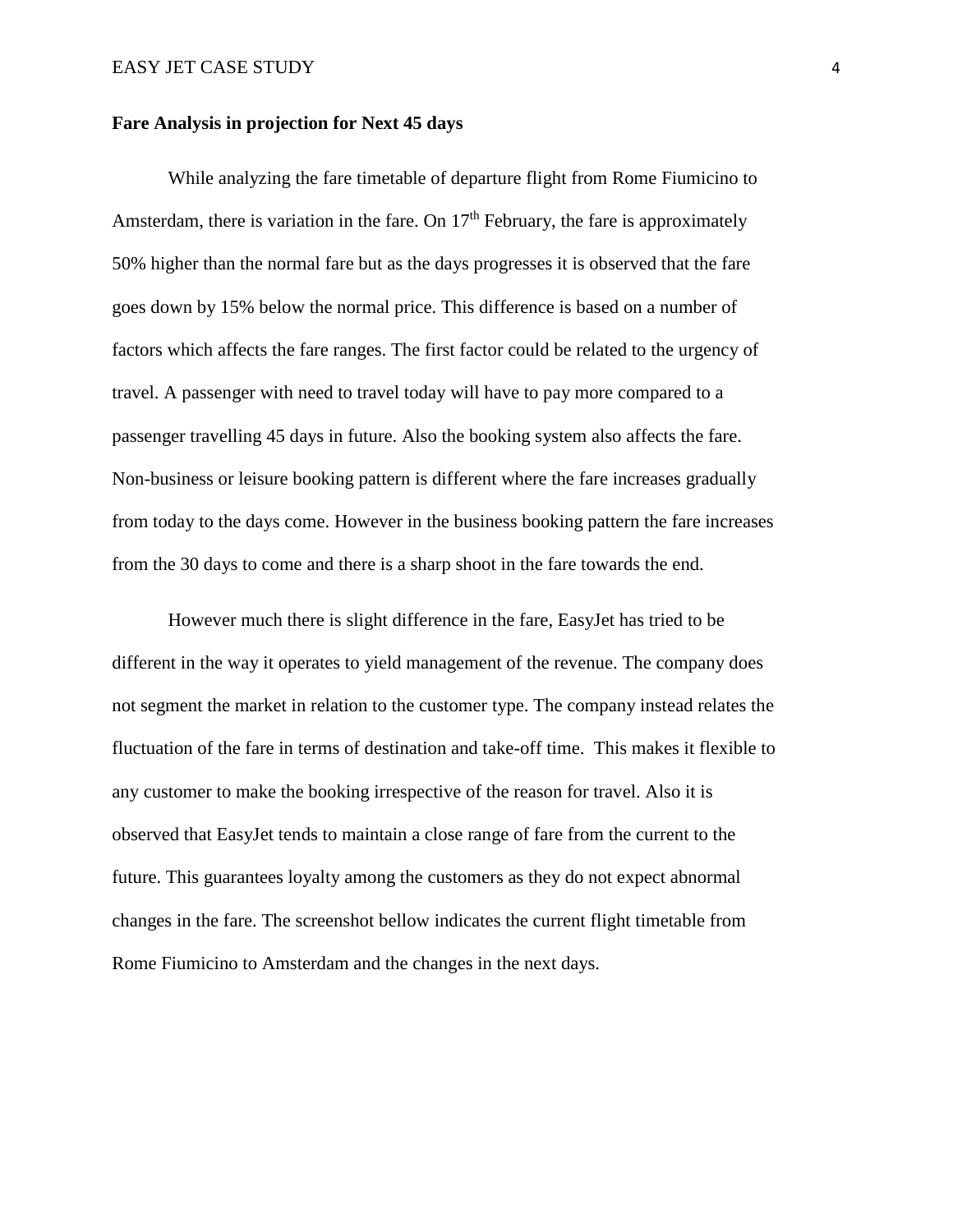# Cheap flights from Rome Fiumicino to Amsterdam

Browse our timetable for cheap flights from Rome Fiumicino to Amsterdam. View daily departures, our cheapest prices and availability over the coming months, based on your party size.



## **Effect of acquiring other companies like GO**

Merging and acquisition can affect any give company either positively or negatively. Some of the advantages of merging could be expansion, achievement of domination and reduction in competition. EasyJet experienced the highest development in May 2002 when it acquired the airline GO which was also a low coat company. This has enabled the company to expand in the regions of operation and increase the number of customers they serve.

Having acquired another company of almost the same size, it is a direct expectation that the company is likely to expand and outdo their competitors ((Martynova), 2014). It might take years for the growth to be noticed but the growth will be more than 50% through this strategy.

The acquisition and merging will also help EasyJet to pre-empt competition from other airline companies due to the powerful motivation where different activities will occur in distinct cycles. Airline GO having been a company with attractive portfolio from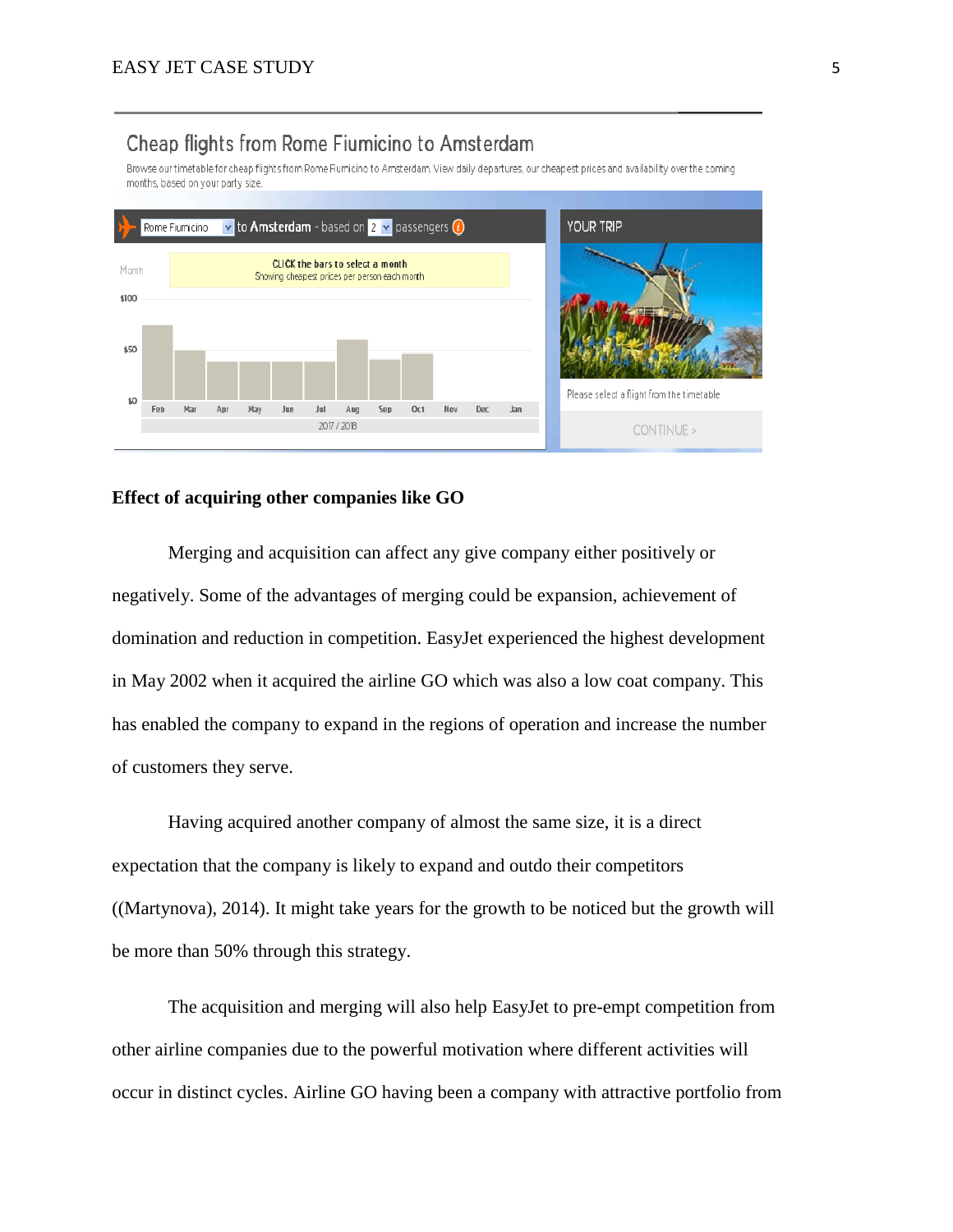### EASY JET CASE STUDY 6

the history, the assets of the company will contribute a great deal in EasyJet's growth and fighting of the competitors. Another impact to the company will be taking advantage of the synergies and economic of scale. This activity happens whenever companies that have the same business strategy in this case low cost merge together.

As much as the company has managed to maintain high revenue management, it would be even better if the company could improve in exploring more market opportunities, tracking the strategies of their competitors, generate more ways of improving customer satisfaction and teamwork (Kuokkanen, 2013).